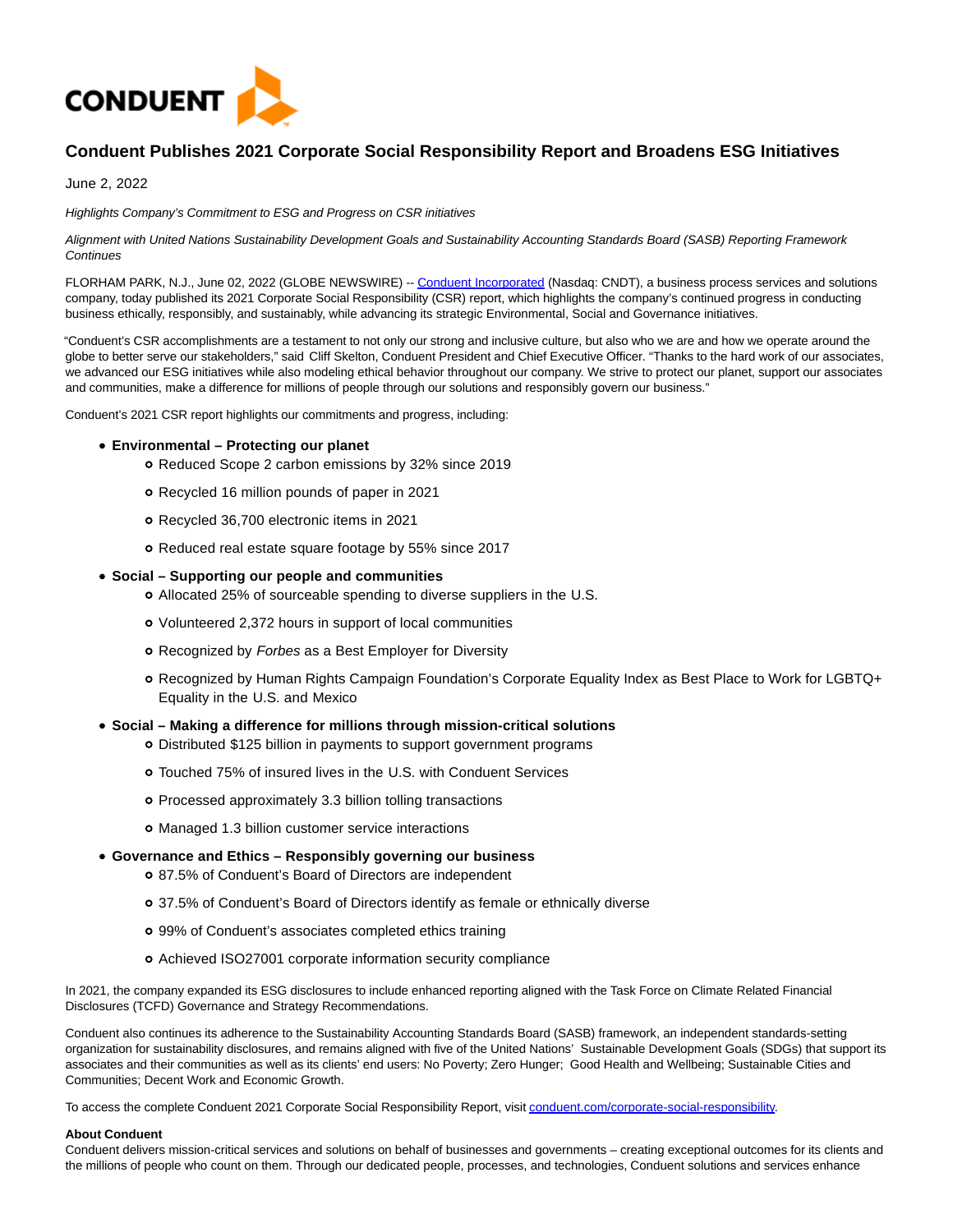customer experience, increase efficiencies, reduce costs, and improve performance for most Fortune 100 companies and more than 500 government entities. Whether it's touching three out of every four health insured lives and delivering 45% of SNAP payments in the U.S. or enabling 1.3 billion customer service interactions and empowering 10 million employees through HR services worldwide, Conduent services and solutions interact with millions of people every day and move our clients' operations forward. Learn more at [https://www.conduent.com.](https://www.globenewswire.com/Tracker?data=hanVn8WSCYHzfA-vfV-3ex74ULTBnWSgbrzp4a8H2sCLlIWwPoOnauo4wbaN_hGWvt3vkrWF9zg7iM3cct_pWffym1KNszfIdCBOkTljAgI=)

### **Media Contacts:**

Sean Collins, Conduent, +1-310-497-9205, [sean.collins2@conduent.com](https://www.globenewswire.com/Tracker?data=qJqTz6gcCGjivYnJLd15YLhFQxdbL212uXOpFacILnGZ3rpTz7sHasAXzQIYaUlQ2jlarNxKR7mTFLyU2PcsS6XzZcme-aeXCquafHdTb8me1x8gjZLiQBcyooqN8B7f)

## **Investor Relations Contact:**

Giles Goodburn, Conduent, +1-203-216-3546, [ir@conduent.com](https://www.globenewswire.com/Tracker?data=2f1kS1IIa8_fAJzO8vrBm5rbod1ejmrAKvftSZacRBylquPzmiH67bS5C8VU3EUEFKyCYSosiCxXRy_SbSMD1g==)

Note: To receive RSS news feeds, visi[t www.news.conduent.com.](https://www.globenewswire.com/Tracker?data=c0u_Z6EnWNeidAnoZcZLuTPgdjdhWKde4Sn99hu0Pj-rpZtKyW0436XwY7Z05IJ_wUQtp8OwSFn0wM5Igb4SFZkgD37c5Si6A9VshVDihyc=) For open commentary, industry perspectives, and views, visit [http://twitter.com](https://www.globenewswire.com/Tracker?data=CKJH6a5CoBUiqZ_vQnvhTQTTU71YpBkZ30PHdmrmd7CitUmKG8Sot0RdOTd_mMyHqSZK8bnbaYeujV99urUvI7PwruVaN4hhNaD0XAw4bAM=) /Conduent[, http://www.linkedin.com/company/conduent o](https://www.globenewswire.com/Tracker?data=CKJH6a5CoBUiqZ_vQnvhTdze7cGu7yturg_7MzSfAzhcaclGcFwTZVMyskKLeOgpfDib8OMU30Rf7KjmBlrp6ecc5L3ODRbFM9OoKZ8fZ0BCcthQqb6du7N4x6OVrPsHQ3S5Vs25t13Zj5WUwljlbA==)r [http://www.facebook.com/Conduent.](https://www.globenewswire.com/Tracker?data=CKJH6a5CoBUiqZ_vQnvhTTjoWXOBj_XTCNC8ewwgW83watkTUvlFqEuXnucznhQsIZs672SxwFfW4o-vwDVq8H9GBl6DQhPx6Zd3CwsITbmDJp15qgjwn1UpxfUoGwl2)

#### **Trademarks**

Conduent is a trademark of Conduent Incorporated in the United States and/or other countries. Other names may be trademarks of their respective owners.

#### Photos accompanying this announcement are available at:

[https://www.globenewswire.com/NewsRoom/AttachmentNg/e1f9ec68-c6ad-4bf8-96e1-20bb419810cc](https://www.globenewswire.com/Tracker?data=hanVn8WSCYHzfA-vfV-3e3zqthVrQCE5LKd7PQVLFITvjPpuROnGBJLX6f0L9CAZhPnn-CPyJx42xOmhyF5yM1Um3zC_cRd4kCgS-vnSOF-XpLAgdpfcNVJoz16_FgmHBiAxisy_DjlPh-HdjyYzrYsx7uL9YAUIl1K6trRW-6dWjG5Bz9DK8iZYNiTFBDHg2iIP31PhHKocsbIUSUHQNx1CutZ7E4xGpF_uwXiGlucbBdQNBb3O8U37t1QbpWuoB2CS0_A3ErePK7qY8Pa3Vg==) [https://www.globenewswire.com/NewsRoom/AttachmentNg/511b56c5-a67b-475f-96ca-462574f4b2fc](https://www.globenewswire.com/Tracker?data=hanVn8WSCYHzfA-vfV-3e3zqthVrQCE5LKd7PQVLFITvjPpuROnGBJLX6f0L9CAZjQL6-CFGyRXt0IVqIWCYY4lXBHWKOAikSCAHlCxeSpYrI0dQQxCG24z-OSGIj5eY3i5PLJhxsQKytKTIOBdNaD87zPVJzLJ632pnl0ZubjbbZutiDq66Afu_v6trfO8zBcv8n7exgnPBlxnN58liH9bfwjveQqtlBbaMazV3u_l_DsuP4eFW3efk09ZUHXwq1Xh57lTdVUX6rIyUiciyMQ==) [https://www.globenewswire.com/NewsRoom/AttachmentNg/764a77ac-01c7-469e-a20d-292d90f2de8c](https://www.globenewswire.com/Tracker?data=hanVn8WSCYHzfA-vfV-3e3zqthVrQCE5LKd7PQVLFITvjPpuROnGBJLX6f0L9CAZFuUqVjKX--pnQxT5HRft44leZ5s1mLQjf9HVwMPiu4HyXLC97ZWN78I2ERiHHWwjSPLAszqIw8Xc50iVsMRJFVQLjajh9-p4Z7g6xbHoG7y0Tz0M93Pf-WoaQqyp-CQGhHJAKwmQqy8Rx8T9eWYpLekiJbTTzLG4SRATlE1IXqWMH_q7dRF9ZMojhOV4xpKzkZdk_bGX9vSs9z_a7b4deA==) [https://www.globenewswire.com/NewsRoom/AttachmentNg/f87ce01b-4d9b-4a91-a2f9-3ca1be99d922](https://www.globenewswire.com/Tracker?data=hanVn8WSCYHzfA-vfV-3e3zqthVrQCE5LKd7PQVLFITvjPpuROnGBJLX6f0L9CAZj6k8ceb4AMcKq_SF94TB2VI0KJmoXAyLNmGZwlzeaMc9hKvSrqtz2HDBGJJn-QF0ovHOSk0SAgmIApZb0lzzIlQjVh9ZxaPA7x7EqnfNbsWRRE-C9V3G2Yhw9eKEtwjo2cGaw4OEuXNWTC5dZ6b7ExlsM1y8lsaoMo5JX7Rt3SttkZbTU6kI7yOIEdXothPyiRatf4ypOrcG58yQZ4K95A==)



### Source: Conduent Business Services, LLC

#### **Conduent\_CSR\_report\_2021\_supportingourpeople**



#### **Conduent\_CSR\_report\_2021\_supportingourpeople**

**Conduent\_CSR\_report\_2021\_protectingourplanet**



**Conduent\_CSR\_report\_2021\_protectingourplanet**

**Conduent\_CSR\_report\_2021\_responsiblygoverning**